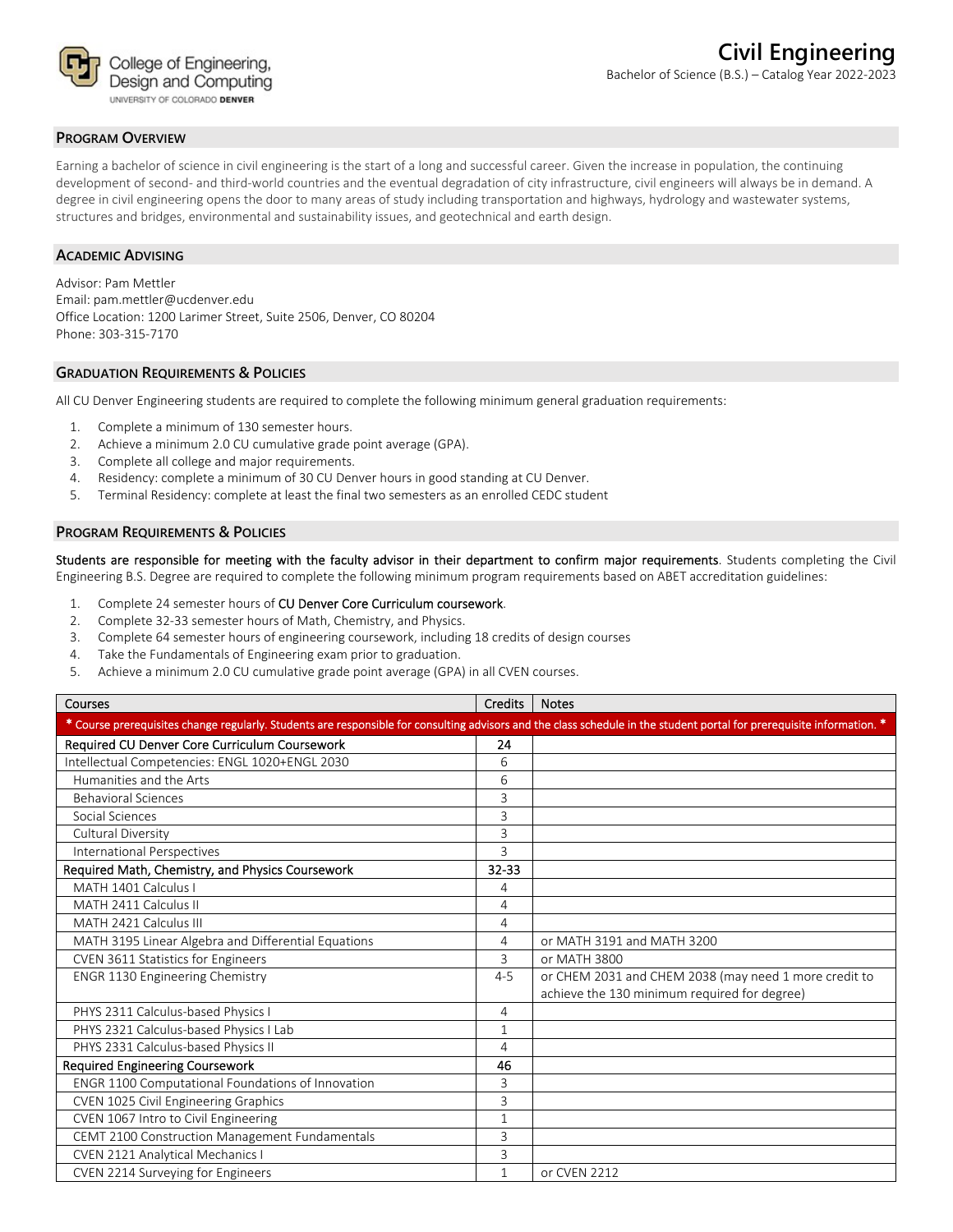

| CVEN 3200 Computational Methods for Civil Engineers | 3              |                                                            |
|-----------------------------------------------------|----------------|------------------------------------------------------------|
| CVEN 3111 Analytical Mechanics II                   | 3              |                                                            |
| <b>CVEN 3121 Mechanics of Materials</b>             | 3              |                                                            |
| CVEN 3141 Intro to Structural Materials             | $\overline{2}$ |                                                            |
| <b>CVEN 3313 Fluid Mechanics</b>                    | 3              |                                                            |
| CVEN 3323 Hydrosystems                              | 3              |                                                            |
| CVEN 3401 Intro to Environmental Engineering        | 3              |                                                            |
| CVEN 3505 Structural Analysis                       | 3              |                                                            |
| CVEN 3602 Transportation Engineering                | 3              |                                                            |
| CVEN 3718 Geotechnical Engineering                  | 3              |                                                            |
| CVEN 4000 Senior Seminar                            | $\Omega$       |                                                            |
| CVEN 4077 Engineering Economy or                    |                |                                                            |
| CVEN 4025 Autocad Civil 3d or                       | 3              |                                                            |
| CVEN 4087 Engineering Contracts                     |                |                                                            |
| Design Courses                                      | 18             |                                                            |
| <b>ENGR 1200 Engineering Design</b>                 | 3              | May substitute a CVEN 4000-5000 level design course        |
| Level 4000-5000 level CVEN design courses           | 12             | See catalog for complete list of design course options     |
| CVEN 4067 Senior Design                             | 3              |                                                            |
| <b>Technical Electives</b>                          | 9              |                                                            |
| Any level technical elective                        |                | No more than 1 course at level 1000-2000 level may be used |
|                                                     | 3              | in this category.                                          |
| Upper division technical electives                  | 6              | Any 4000-level or higher CVEN or CEMT courses. See catalog |
|                                                     |                | or advisor for additional options.                         |

## **TRANSFER NOTES AND A SAMPLE ACADEMIC PLAN OF STUDY**

The following academic plan is a *sample* pathway to completing degree requirements for this major. Students should tailor this plan based on previously completed college coursework (e.g., AP, dual/concurrent enrollment, and transfer credit), course availability, and individual preferences related to course load, schedules, or add-on programs such as minors or double-majors. Students deviating from this plan must fulfill course prerequisites and must meet with the faculty advisor in their department to confirm degree requirements. Students intending to transfer to CU Denver to pursue a Mechanical Engineering B.S. degree should note the following:

- 1. The College of Engineering, Design, and Computing has a competitive admissions process. Student may be admitted to CU Denver but not the College of Engineering, Design, and Computing. Such students may work with CU Denver's Academic Success and Advising Center to identify an alternative major and/or program of study.
- 2. Colorado Community College students should transfer to CU Denver once they have met the College of Engineering, Design, and Computing's admission requirements. They should not necessarily complete an associate's degree.

**TO BE COMPLETED AT THE PARTICIPATING COLORADO COMMUNITY COLLEGE**

|            | Semester 1                                               | <b>CRS</b> | Semester 2!                                              | CRS |
|------------|----------------------------------------------------------|------------|----------------------------------------------------------|-----|
| <b>One</b> | MAT 121 College Algebra                                  | 4          | MAT 166 Pre-Calculus                                     | 5   |
|            | CHE 111 General College Chemistry                        | 5          | ENG 122 English Communication II                         | 3   |
| Year       | ENG 121 English Communication I                          | 3          | BIO 111 or CHE 112 or GEY 111                            |     |
|            | Arts & Humanities (GT-AH1, AH2, AH3, or AH4) 1 of 2      | Β          | Arts & Humanities (GT-AH1, AH2, AH3, or AH4) 2 of 2      | 3   |
|            | <b>TOTAL</b>                                             | 15         | TOTAL                                                    | 16  |
|            |                                                          |            |                                                          |     |
|            | Semester 3                                               | CRS        | Semester 4!                                              | CRS |
| Two        | MAT 201 Calculus I                                       | 5          | MAT 202 Calculus II                                      |     |
|            | CSC 160 Computer Science I (Python)                      | 3          | PHY 211 Calc. Based Physics I                            |     |
| Year       | International Perspectives (see transferology.com)       | 3          | Social & Behavioral Science (GT-SS1, SS2, or SS3) 2 of 2 | 3   |
|            | Social & Behavioral Science (GT-SS1, SS2, or SS3) 1 of 2 | 3          |                                                          |     |
|            | <b>TOTAL</b>                                             | 14         | TOTAL                                                    | 13  |

|       | <b>CRS</b> | Semester 2!                                         |       |  |
|-------|------------|-----------------------------------------------------|-------|--|
|       |            | MAT 166 Pre-Calculus                                |       |  |
|       |            | ENG 122 English Communication II                    |       |  |
|       |            | BIO 111 or CHE 112 or GEY 111                       |       |  |
|       |            | Arts & Humanities (GT-AH1, AH2, AH3, or AH4) 2 of 2 |       |  |
| TOTAL |            |                                                     | ΤΩΤΑΙ |  |

| Semester 3                                               | <b>CRS</b> | Semester 4!                                              | CR <sup>s</sup> |
|----------------------------------------------------------|------------|----------------------------------------------------------|-----------------|
| MAT 201 Calculus I                                       |            | MAT 202 Calculus II                                      |                 |
| CSC 160 Computer Science I (Python)                      |            | PHY 211 Calc. Based Physics I                            |                 |
| International Perspectives (see transferology.com)       |            | Social & Behavioral Science (GT-SS1, SS2, or SS3) 2 of 2 |                 |
| Social & Behavioral Science (GT-SS1, SS2, or SS3) 1 of 2 |            |                                                          |                 |
| TOTAL                                                    | 14         | TOTA                                                     |                 |